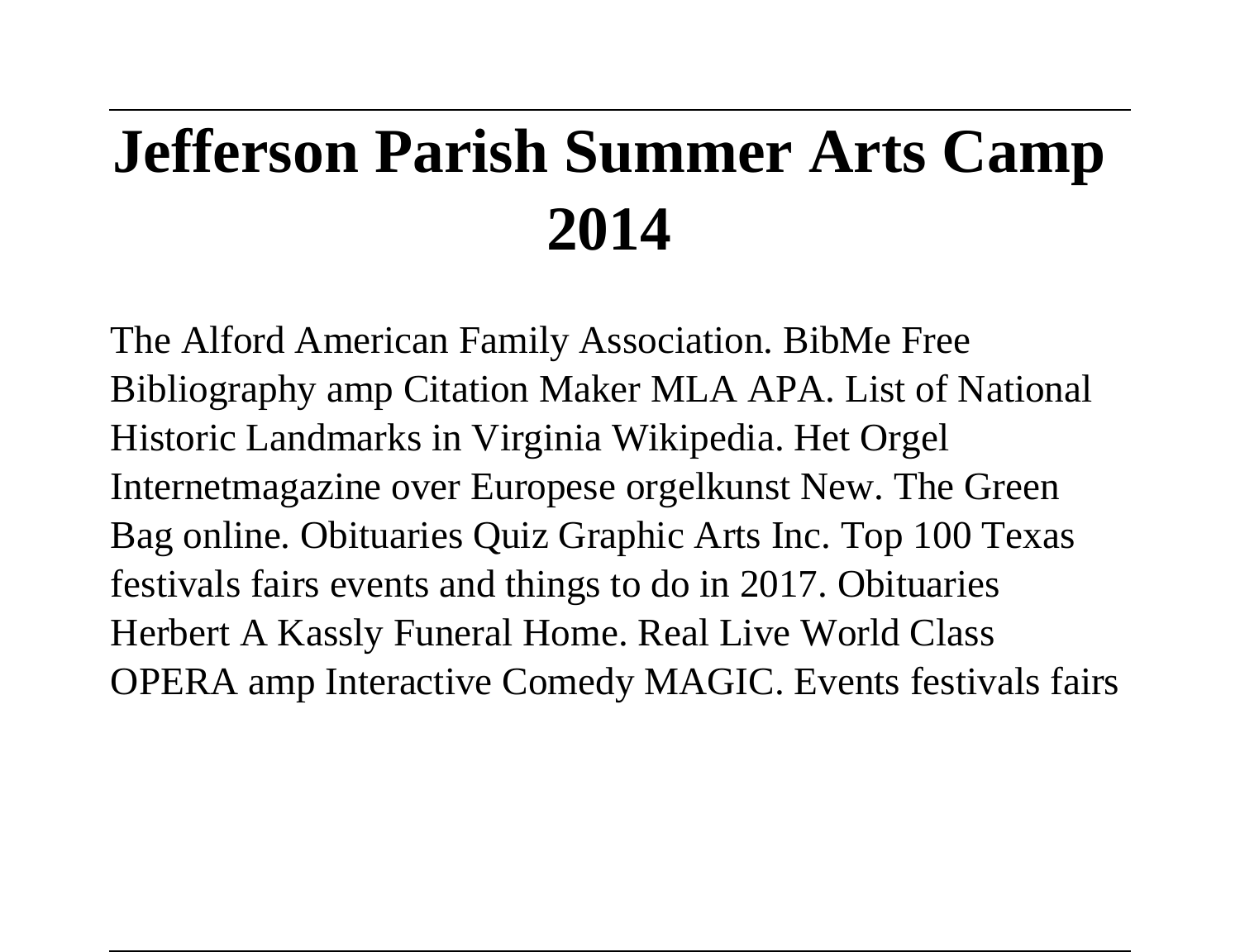shows exhibitions annual. New Orleans Wikipedia. AKDWK Announcements and Upcoming Events. LOUISIANA OBITUARIES A J. 27 Pictures of Myself Naked Chicago Art Magazine. Coolidge High School Alumni Association. Touring Roster 2017 Texas Commission on the Arts. ARTS4LEARNING ORG. Archives Philly com. Hot Topics  $\hat{a} \in \tilde{C}$ Associated Construction Contractors of New Jersey. 2017 Oscars org Academy of Motion Picture Arts and. Grace Lutheran Church and School. Vocal Area Network Choir **Directory** 

## **The Alford American Family Association**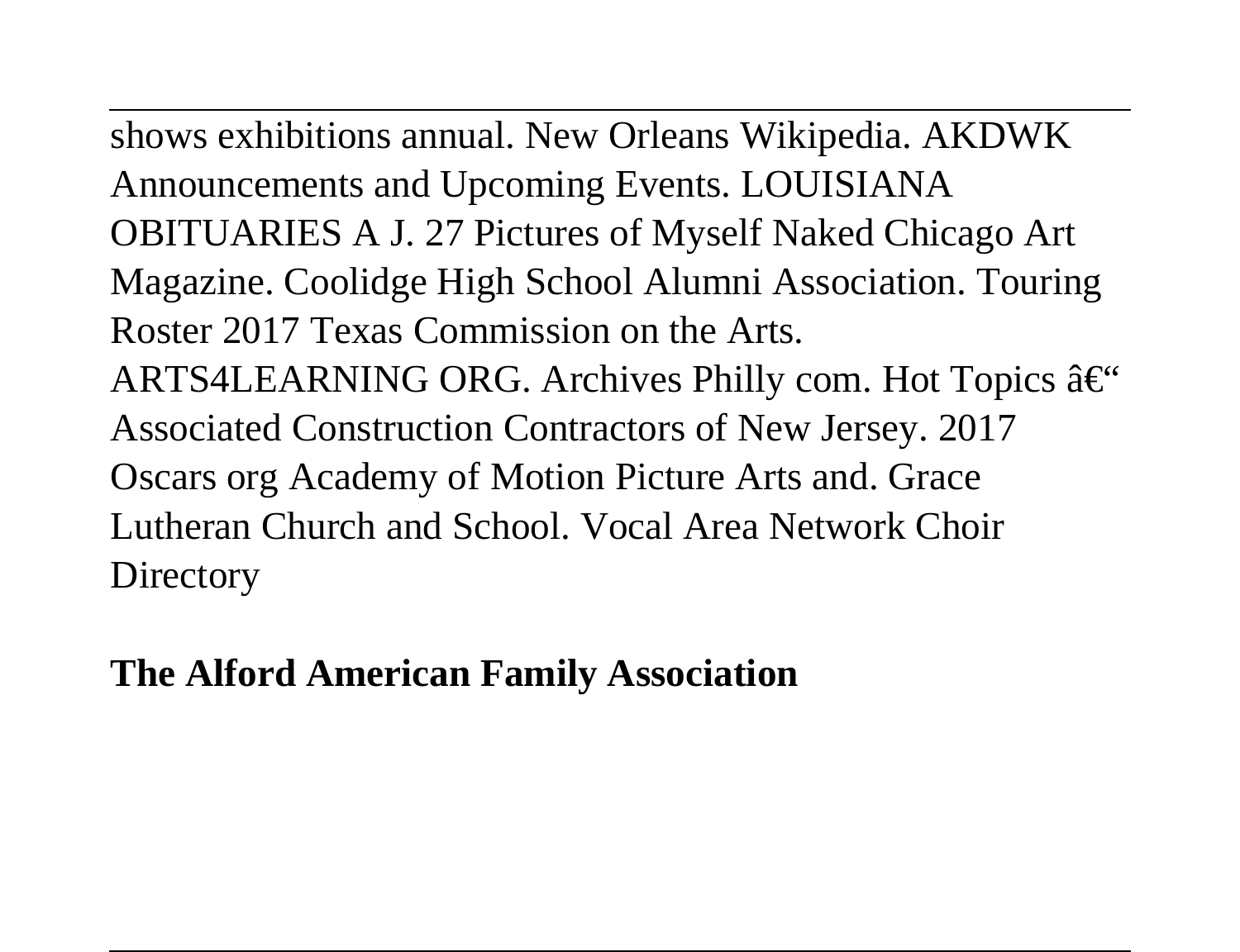May 10th, 2018 - The Alford American Family Association Serving the Alford community over 25 Years We Are Family Click for CONTACT Information''**BibMe Free Bibliography amp Citation Maker MLA APA**

May 13th, 2018 - BibMe Free Bibliography amp Citation Maker MLA APA Chicago Harvard'

# '**LIST OF NATIONAL HISTORIC LANDMARKS IN VIRGINIA WIKIPEDIA**

**MAY 12TH, 2018 - THIS IS A LIST OF NATIONAL HISTORIC LANDMARKS IN VIRGINIA THERE ARE CURRENTLY 121 NATIONAL HISTORIC LANDMARKS**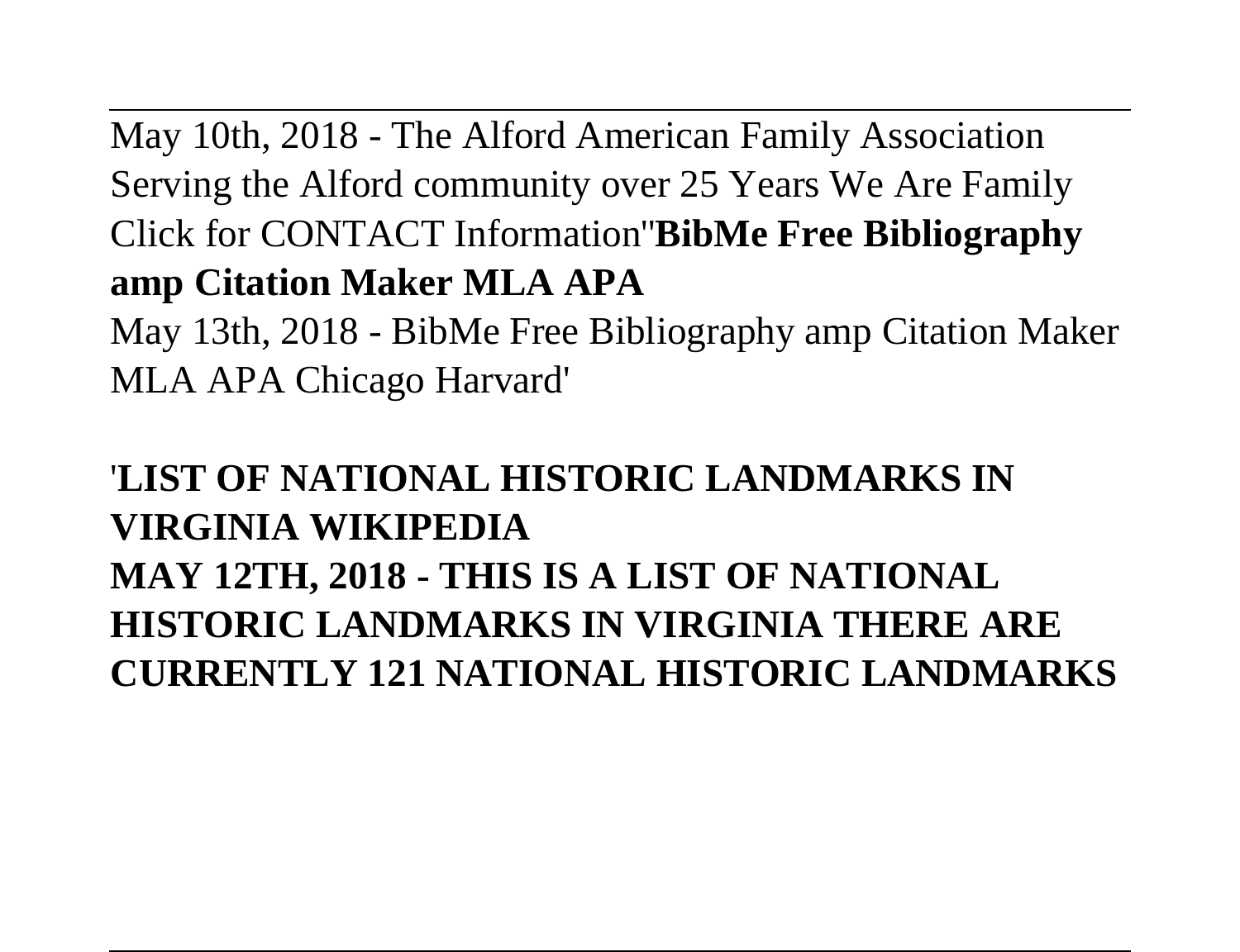# **NHLS 2 FORMER NHLS 2 NHLS THAT WERE ONCE IN THE STATE AND 13 HISTORIC SITES THAT ARE NATIONAL HISTORICAL PARKS OR OTHER AREAS IN THE NATIONAL PARK SERVICE SYSTEM**'

'*Het Orgel Internetmagazine Over Europese Orgelkunst New May 9th, 2018 - 7 May 2018 Links From Webmaster Richard J Clark USA Http Www Rjcceciliamusic Com Manchester NH Saint Joseph Cathedral USA Http Www Stjosephcathedralnh Org 77*''**the green bag online**

may 11th, 2018 - summer 2017 vol 20 no 4 ex ante our mistakes  $\hat{a} \in \mathcal{C}$  celebrity lawyers  $\hat{a} \in \mathcal{C}$  call

for recipes to the bag james m rose articles how to explain to your client why you lost his case by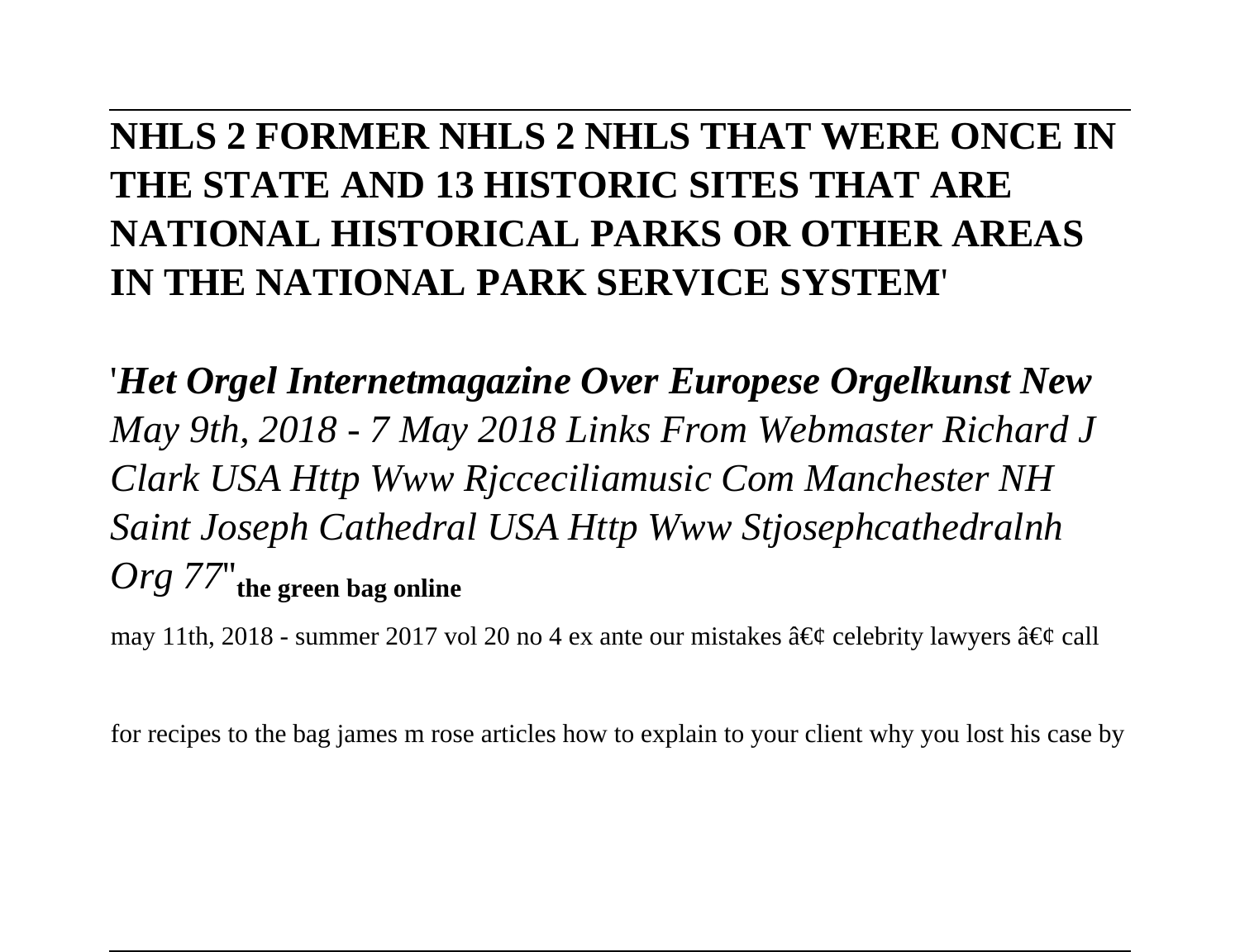byron bacon and peter scott campbell'

#### **OBITUARIES QUIZ GRAPHIC ARTS INC**

MAY 12TH, 2018 - DONALD "DON― L SEVERSON 96 PASSED AWAY TUES APRIL

24 2018 AT VALLEY VIEW SENIOR VILLAGE IN ORD NE SERVICES ARE PENDING

#### WITH THE ORD MEMORIAL CHAPEL

'**Top 100 Texas festivals fairs events and things to do in 2017 May 14th, 2018 - Top Texas festivals 2017 in the Lonestar State Best Texas festivals and events for 2017 in the greatest state in the Union TX rocks**''*obituaries herbert a kassly*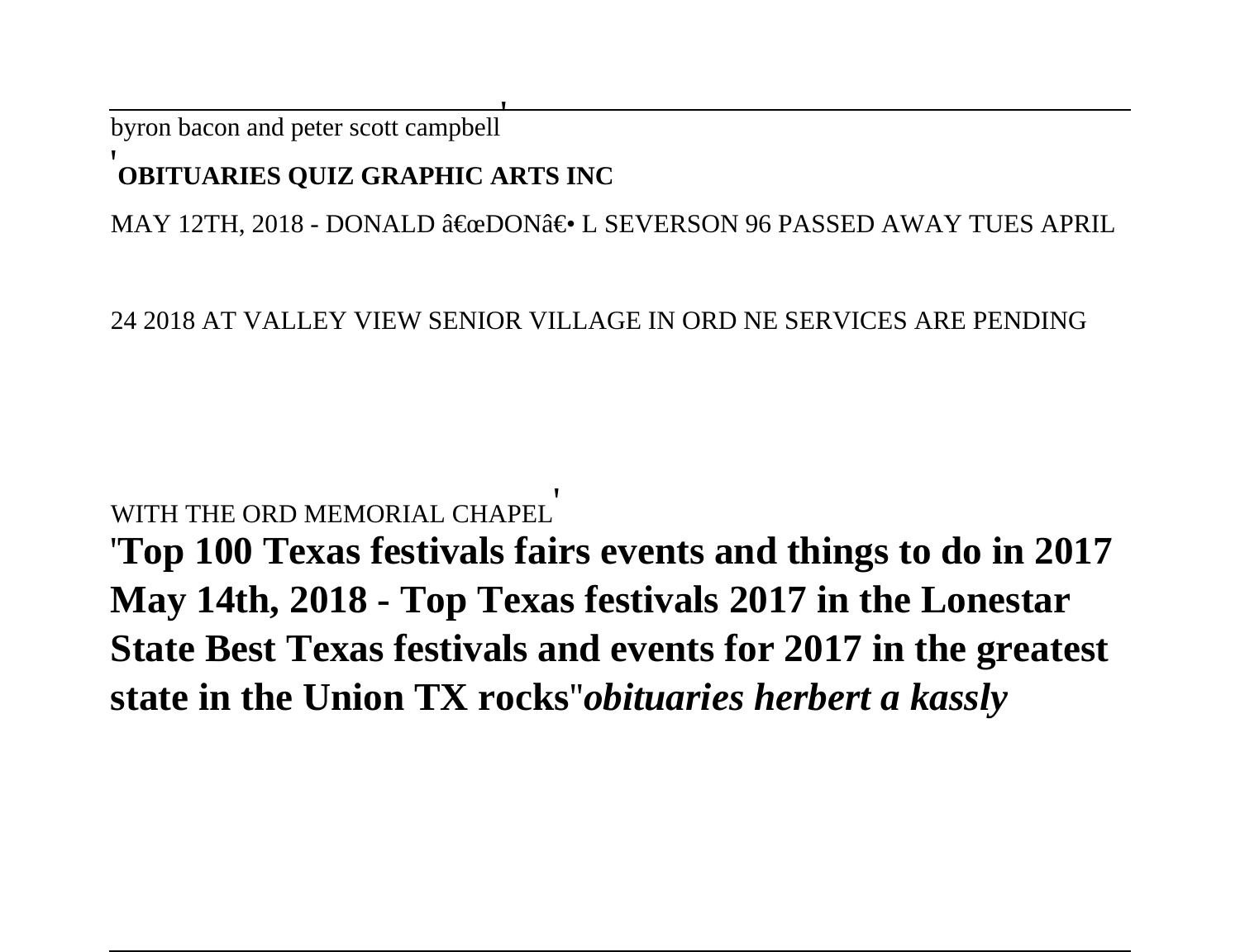# *funeral home*

*may 12th, 2018 - recent obituary listings for the herbert a kassly funeral home in collinsville il*'

'**real live world class opera amp interactive comedy magic may 11th, 2018 - opera kadabra real live world class opera amp interactive comedy magic now in palm beach county florida**'

'**Events festivals fairs shows exhibitions annual** May 11th, 2018 - The Best Choice For Your Event The Event Collector Site of USA'

'**New Orleans Wikipedia**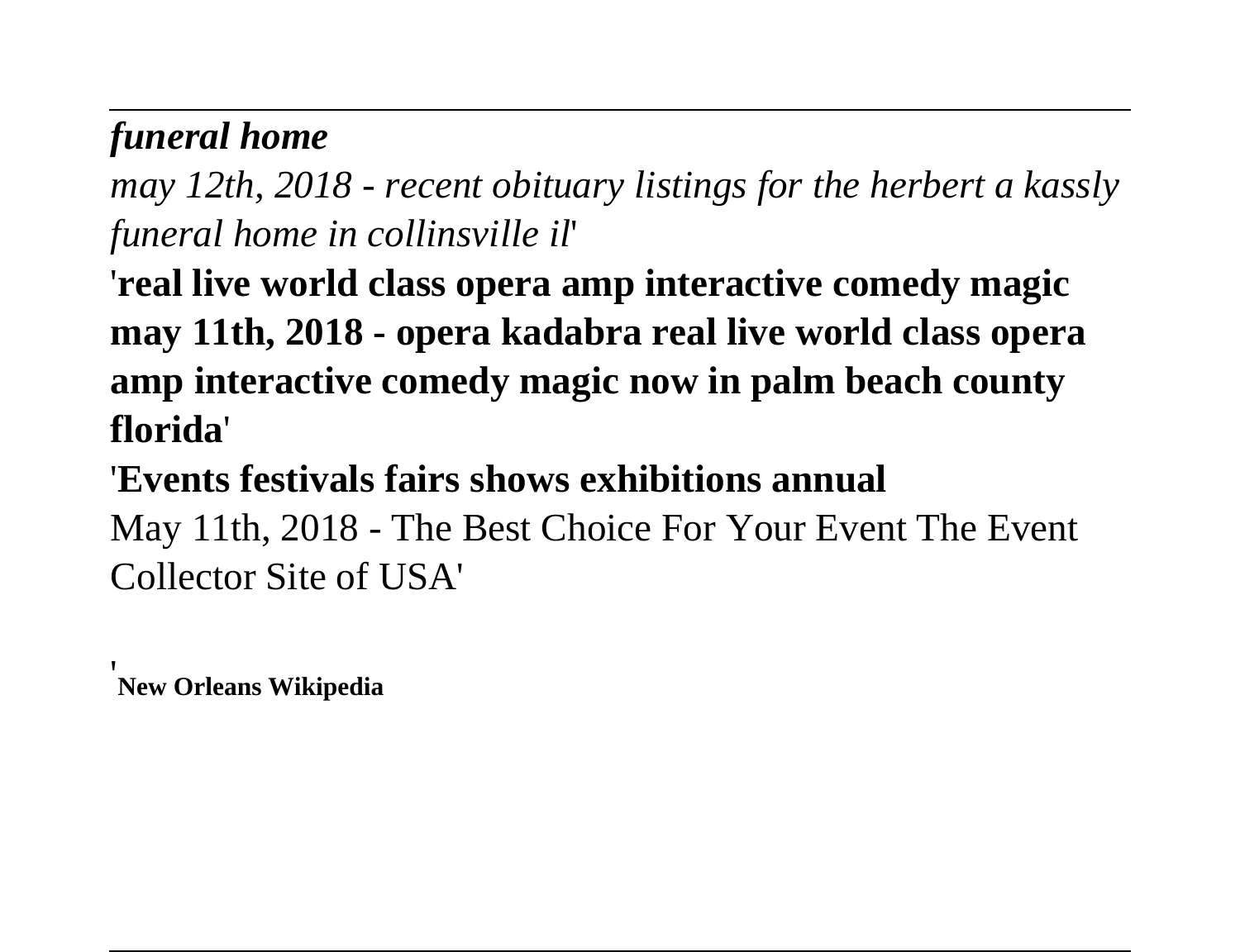May 12th, 2018 - New Orleans Louisiana Consolidated city parish City of New Orleans From top clockwise View of the Central Business District and Mercedes Benz Superdome an RTA Streetcar passing through Uptown New Orleans a view of Royal Street in the French Quarter a typical New Orleans mansion off St Charles Avenue and the St Louis Cathedral in'

## '**AKDWK Announcements and Upcoming Events**

May 13th, 2018 - Karate Manual The standard class edition soft cover version as well as the

deluxe hard cover version of American Kang Duk Won KARATE is available in the Martial Arts

Store'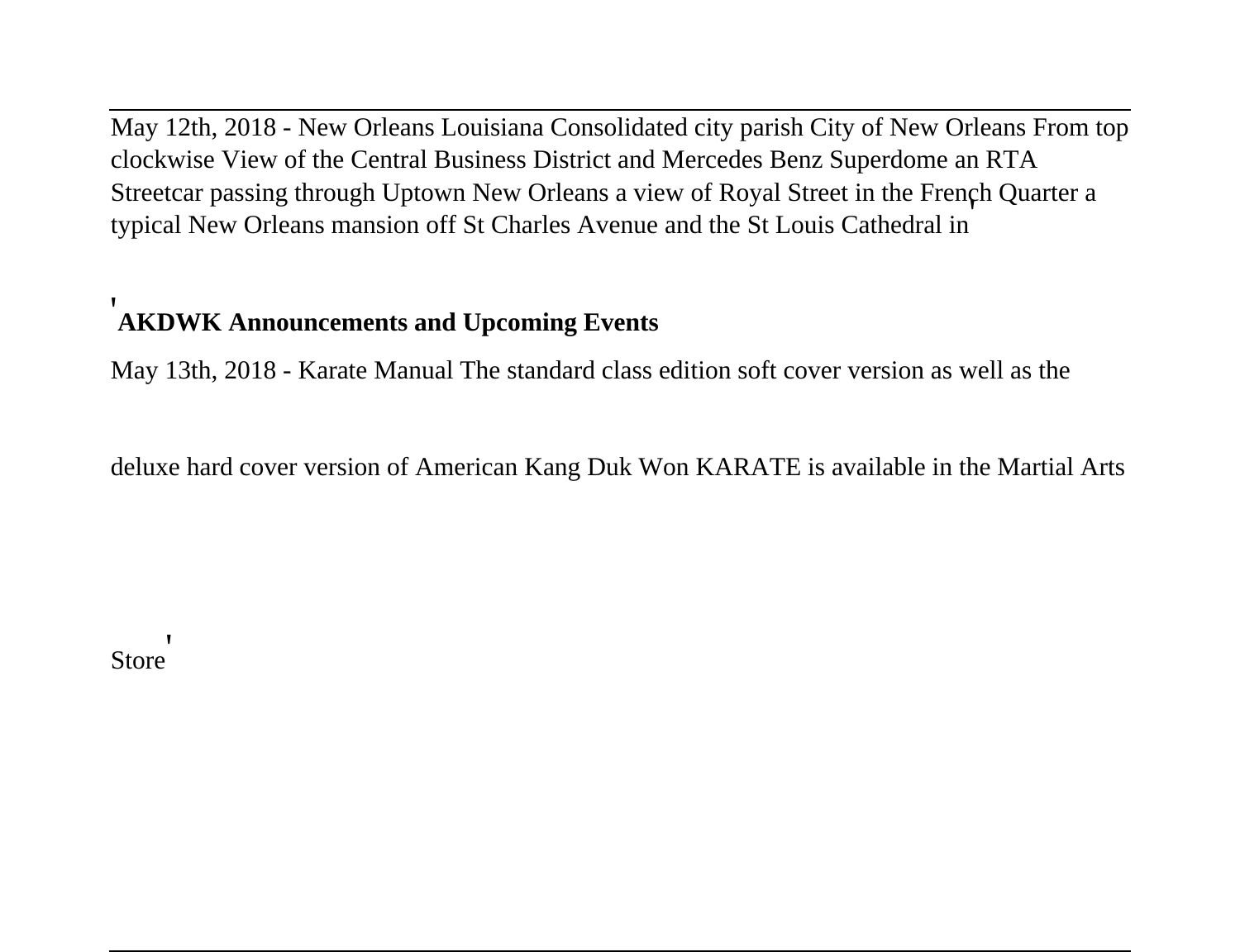# '**LOUISIANA OBITUARIES A J**

MAY 12TH, 2018 - THE ALFORD AMERICAN FAMILY ASSOCIATION SERVING THE ALFORD COMMUNITY OVER 25 YEARS WE ARE FAMILY CLICK FOR CONTACT INFORMATION''**27 Pictures of Myself Naked Chicago Art Magazine**

May 11th,  $2018$  - Animated puppet theater Laura Heitâ $\epsilon$ <sup>TM</sup>s work at the Gene Siskel Film Center'

'**Coolidge High School Alumni Association**

May 12th, 2018 - Established in 1987 the Calvin Coolidge Alumni Association Inc was founded on the principle of' '**Touring Roster 2017 Texas Commission On The Arts**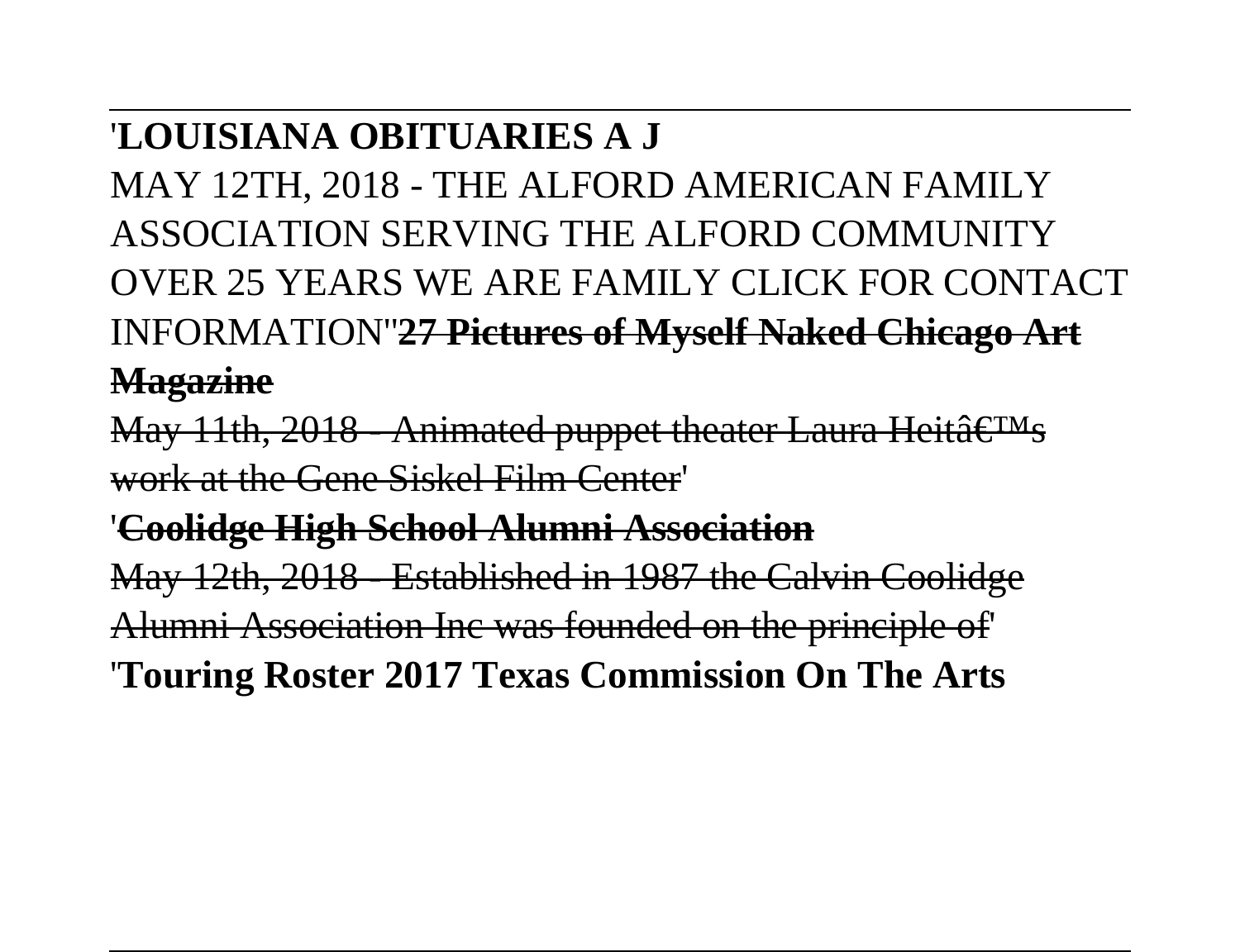May 10th, 2018 - 2tone 2tone Blends The Magic Of The Electric Jazz Harp And The Rhythmic Strength Of The Electric Bass In Perfect Harmony Jazz Harpist Cindy Horstman And Bassist Michael Medina Formed 2tone 20 Years Ago And Have Been Actively Touring Nationally Evoking Comments Such As You Have A Really Cool Sound From Wynton Marsalis And Uncommonly'

# '*ARTS4LEARNING ORG*

*May 13th, 2018 - Welcome to the online Arts for Learning curriculum Arts for Learning A4L is a groundbreaking literacy curriculum that blends the creativity and discipline of the arts with learning science to support student achievement in reading*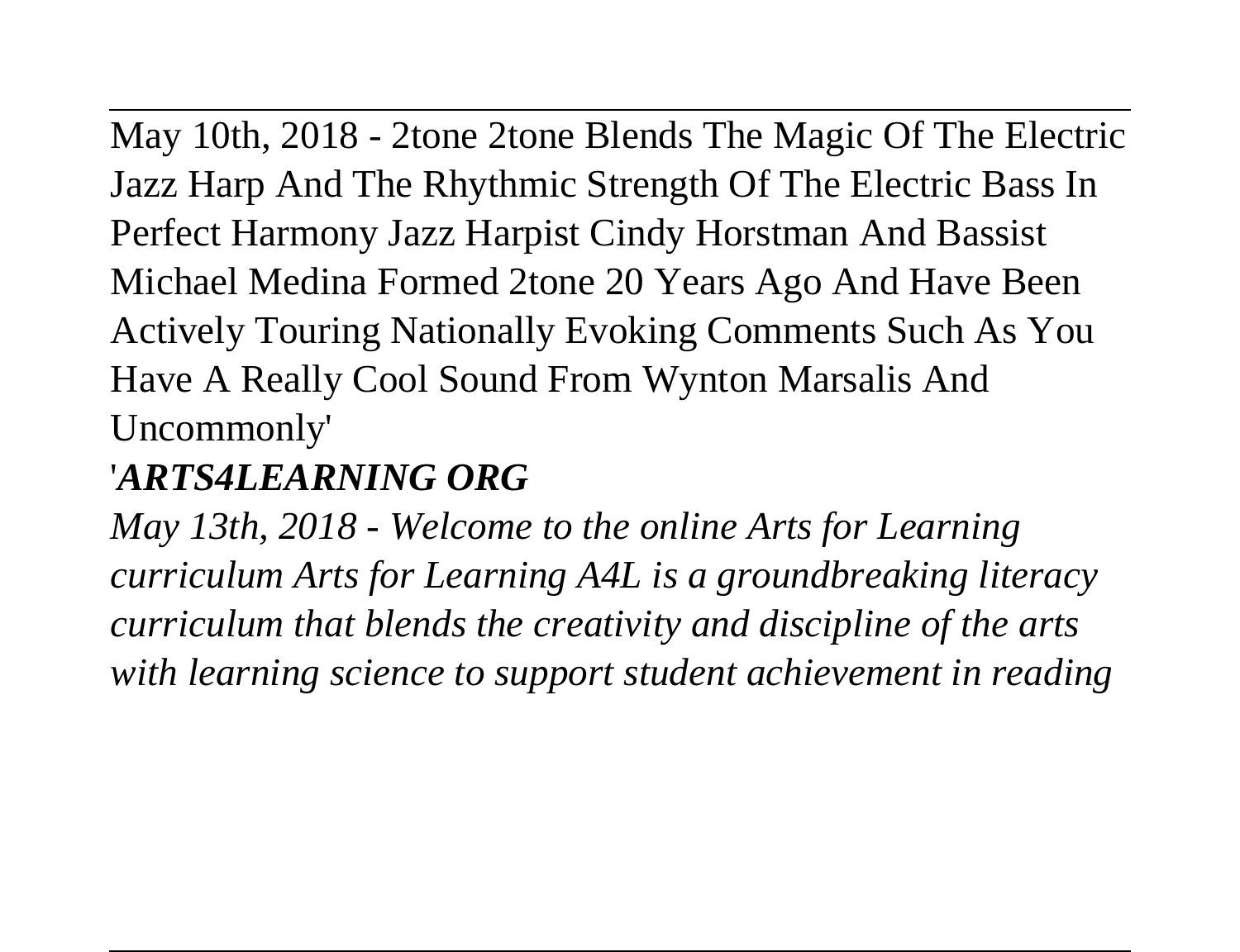## and writing and develop young people $\hat{a} \in \mathbb{R}^N$ s learning and life *skills*' '**Archives Philly Com**

May 13th, 2018 - Archives And Past Articles From The Philadelphia Inquirer Philadelphia Daily

News And Philly Com<sub>''</sub>**hot topics â**<sup>C"</sup> associated construction **contractors of new jersey** 3th, 2018 - national may 10 2018 april construction costs struction materials costs rose in april at the fastest year over year rate since 2011 according to age  $E^{TM}$ s analysis of us dol data released yesterday'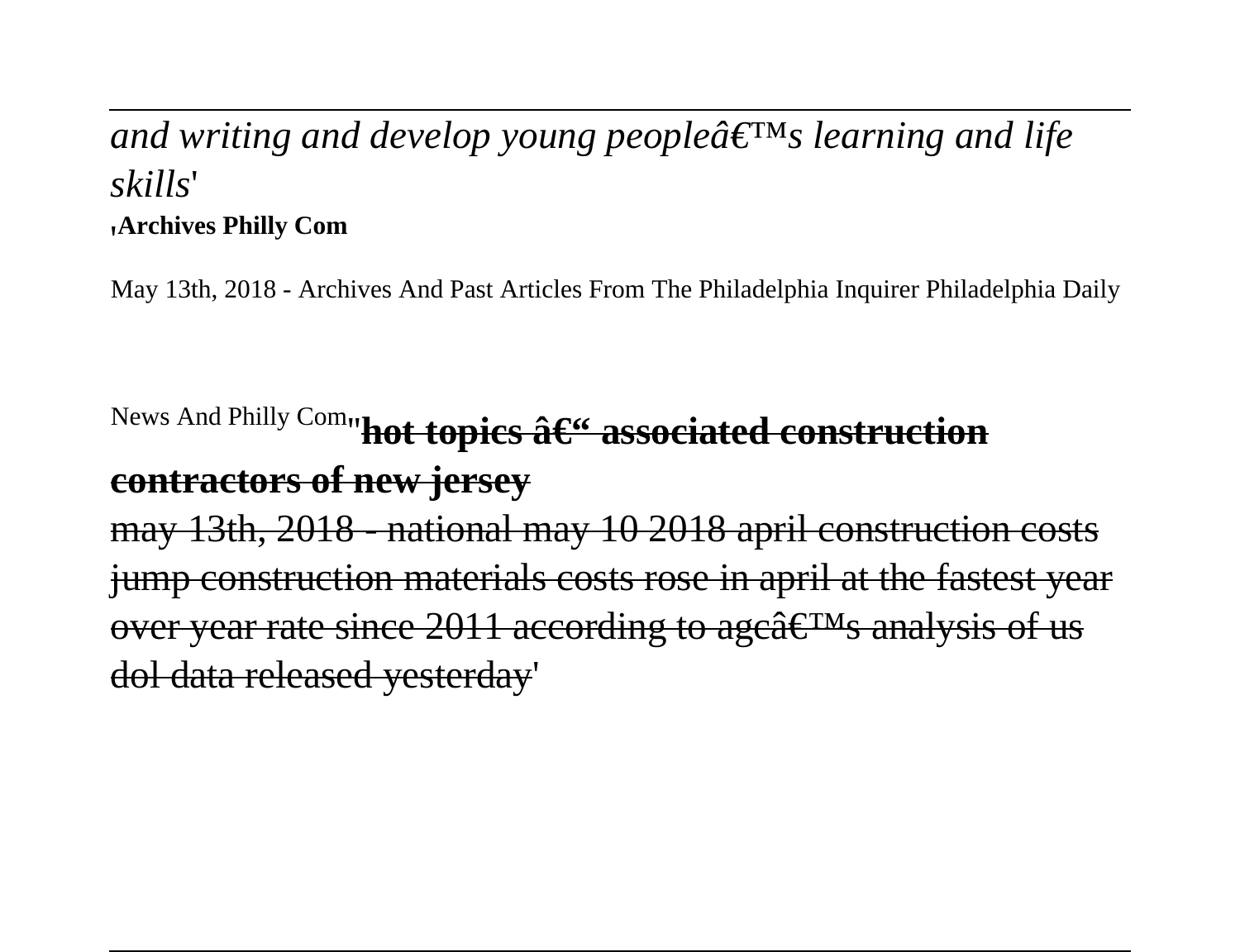# '**2017 Oscars org Academy of Motion Picture Arts and** May 11th, 2018 - 2017 Academy Nicholl fellows Cesar Vitale Max Lance Jen Bailey SJ Inwards KG Rockmaker and Vigil Chime'

# '**Grace Lutheran Church And School**

May 12th, 2018 - Church Grace Lutheran Church 1212 Jefferson Brenham Texas 77833 979 836 3475 Grace Glcsbren Org Worship 8am Amp 10 15am'

#### '**Vocal Area Network Choir Directory**

May 12th, 2018 - The Vocal Area Network Choir Directory Offers Summary Information On Over 500 Choirs Located Around The New York New Jersey Connecticut Metropolitan Area

Compiled From Groups Web Sites Audition Ads Flyers And Other Sources''